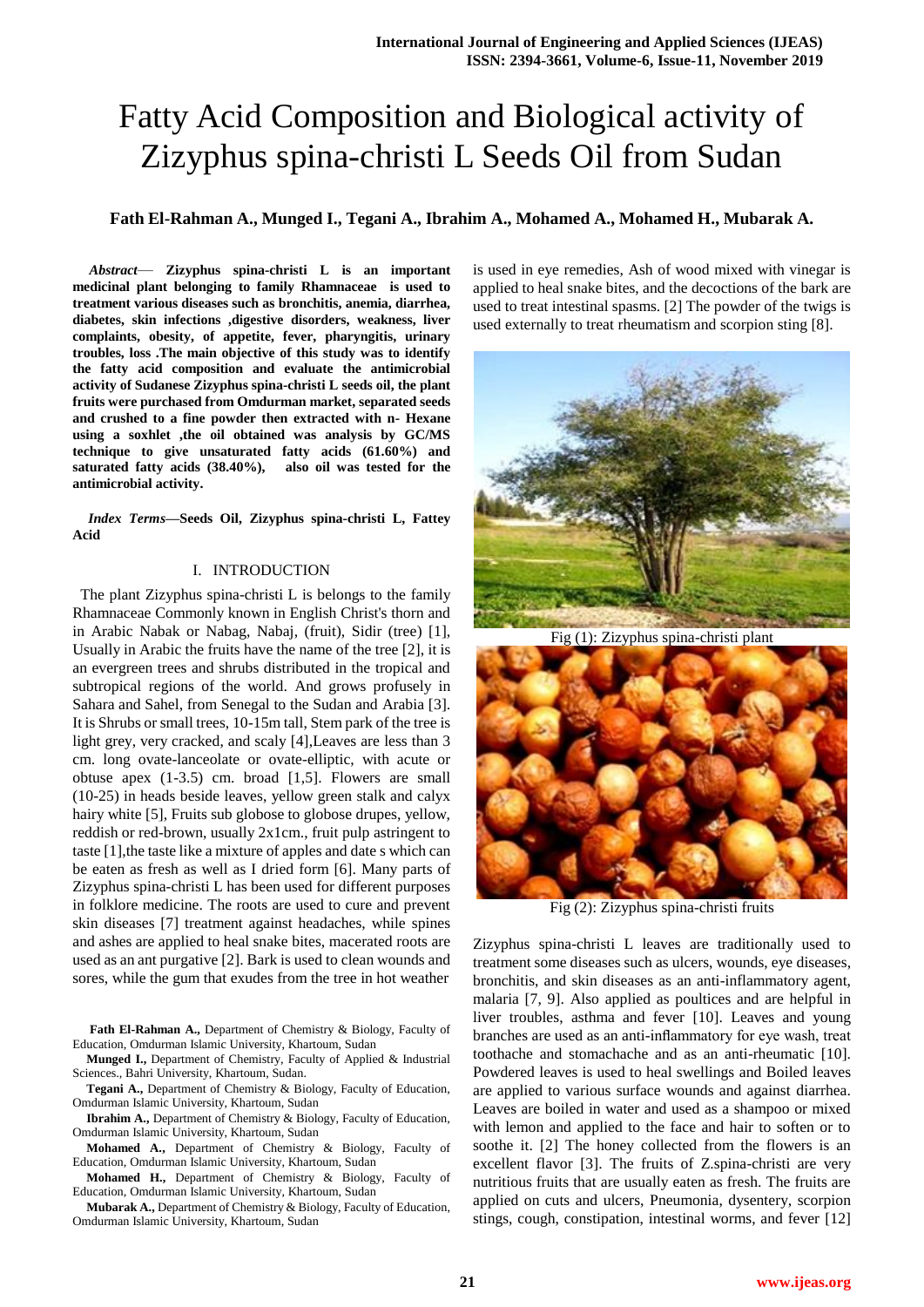and to treat pulmonary ailments [10] bronchitis, and tuberculosis. it is also used to relief digestive disorders, obesity, urinary troubles and microbial infections [7]. And are eaten to treat diarrhea and malaria and as an antispasmodic [2]. Fruits and crashed kernels are eaten to treat chest pains, respiratory problems and as a tonic [2].The seeds are sedative and are used to halt nausea, vomiting and abdominal pain associated with pregnancy [13]. The leaves and seeds of these plant are contain alkaloids ,flavonoids, saponins, sterols, tannins, lipids, triterpenes, protein, carbohydrates, cyclopeptide mucilage, calcium and magnesium [2,3,6,14].

### II. MATERIALS AND METHODS

#### *2.1. Sample collection:*

 The fruits sample of *Zizyphus spina-christi L* was purchased from Omdurman Market Khartoum, Sudan on January 2018. The fruits material was identified and authenticated by a plant Botanist at the Department of biology and chemistry, Omdurman Islamic university, Khartoum, Sudan.

#### *2.2. Sample preparation:*

 The seeds of *Zizyphus spina-christi L* were separated manually from the fruits pulp then washed, cleaned, and dried under shade at room temperature, crushed into a fine powder by using in mortar and pestle, packaged in poly ethylene bags for further use.

## *2.3. Extraction of oil from Ziziphus spina-christi:*

 70 grams of milled seeds of Zizyphus spina-christi L was extracted with organic solvent n- Hexane (40-60°) using a soxhlet extractor for 5 hours. The oil extract that obtained was concentrated under pressure and analysis by GC-MS technique and evaluated for antibacterial and antifungal activities.

#### *2.4. GC-MS analysis:*

 The sample of oil extracted was subjected to GC-MS analysis (GC.MS-QP2010 Ultra, Shimadzu). Injector temperature was 300°C, and column description: Rtx 5MS -Length 30 meter -Diameter 0.25 mm- thickness 0.25 ml., Temperature programming was maintained from 60°C to 300°C, pressure 100 kpa , Total flow 50 ml/min, Column Flow 1.61 ml/min, Linear Velocity 46.3 cm/sec. The ion source and MS transfer line temperatures were 200°C, Interface Temp. 250 ˚c, Solvent Cute Time 2.50 min., the seeds oil were injected with a split less mode. The final confirmation of constituents was compared by computer matching of the mass spectra of peaks with the Wiley and National Institute Standard and Technology (NIST) libraries mass spectral database.

#### *2.5. Antimicrobial assay:*

The seeds oil of Zizyphus spina-christi L was screened for its antimicrobial activity against five standard human pathogens (Bacilus subtilis (B.S), Staphylococcus aureus (Sa), Escherichia colli (Ec), Pseudomonas aeruginosa (Pa), and Candida albacans (Ca).

#### *2.5.1. Preparation of bacterial suspensions:*

 One ml aliquots of 24 hours broth culture of the test organisms were aseptically distributed on to nutrient agar

slopes and incubated at 37°C for 24 hours. The bacterial growth was harvested and washed off with sterile normal saline, and finally suspended in 100 ml of normal saline to produce a suspension containing about 108-109colony forming units per ml. The suspension was stored in the refrigerator at 4°C until used. The average number of viable organism per ml of the stock suspension was determined by means of the surface viable counting technique. Serial dilutions of the stock suspension were made in sterile normal saline in tubes and one drop volumes (0.02 ml) of the appropriate dilutions were transferred by adjustable volume micropipette onto the surface of dry nutrient agar plates. The plates were allowed to stand for two hours at room temperature for the drop to dry, and then incubated at 37°C for 24 hours.

## *2.5.2. Preparation of fungal suspensions:*

 Fungal cultures were maintained on dextrose agar incubated at 25°C for four days. The fungal growth was harvested and washed with sterile normal saline, and the suspension was stored in the refrigerator until used.

### *2.5.3. Testing for antibacterial activity:*

The cup-plate agar diffusion method was adopted, with some minor modifications, to assess the antibacterial activity. (2ml) of the standardized bacterial stock suspension were mixed with 200 ml of sterile molten nutrient agar which was maintained at 45°C in a water bath. (20 ml) Aliquots of the incubated nutrient agar were distributed into sterile Petri dishes. The agar was left to settle and in each of these plates which were divided into two halves, two cups in each half (10 mm in diameter) were cut using sterile cork borer (No 4), each one of the halves was designed for one of the test solutions. Separate Petri dishes were designed for standard antibacterial chemotherapeutics (ampicillin and gentamycin). The agar discs were removed, alternate cups were filled with 0.1 ml samples of each test solution using adjustable volume micro titer pipette and allowed to diffuse at room temperature for two hours. The plates were then incubated in the upright position at 37°C for 24 hours. The above procedure was repeated for different concentrations of the test solutions and the standard chemotherapeutics. After incubation, the diameters of the resultant growth inhibition zones were measured in triplicates and averaged.

#### III. RESULT AND DISCUSSION:

*3.1. The GC/MS Analysis of Zizyphus spina-christi Seeds Oil:* The GC-MS spectrum of the Zizyphus spina-christi L seeds oil revealed the presence of 17 components (Table 1).The typical total ion chromatograms (TIC) is depicted in Fig.(3). GC/MS analysis of Zizyphus spina-christi L oil appeared a higher amount of unsaturated fatty acids (61.60%) than saturated fatty acids (38.40%), then unsaturated fatty acids contains monounsaturated fatty acids (46.18%) and polyunsaturated fatty acids (15.42%). The most prominent fatty acids in Zizyphus spina-christi L seeds oil were 9-Octadecenoic acid (38.22%), 9,12-Octadecadienoic acid (15.14%) , Hexadecanoic acid (15.10%), stearic acid (11.14), Cis-13-Eicosenoic acid (7.15%), Eicosanoic acid (6.24) and Docosanoic acid (4.60) ,other fatty acids which a counted in percentage of the total fatty acids is small amount.